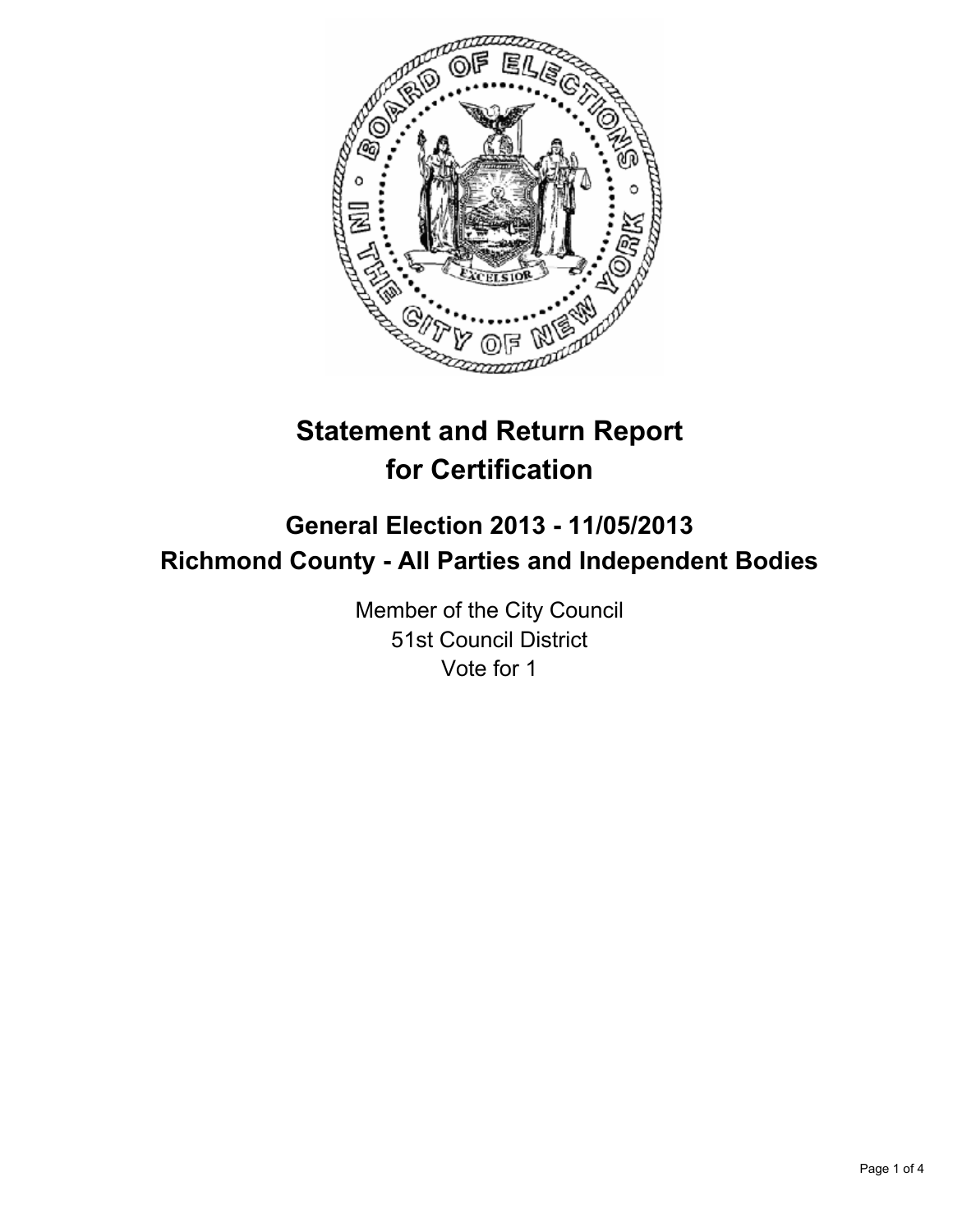

## **Assembly District 62**

| PUBLIC COUNTER                                           | 18,042 |
|----------------------------------------------------------|--------|
| <b>EMERGENCY</b>                                         | 2      |
| ABSENTEE/MILITARY                                        | 623    |
| <b>FEDERAL</b>                                           | 0      |
| <b>SPECIAL PRESIDENTIAL</b>                              | 0      |
| <b>AFFIDAVIT</b>                                         | 93     |
| <b>Total Ballots</b>                                     | 18,760 |
| Less - Inapplicable Federal/Special Presidential Ballots | 0      |
| <b>Total Applicable Ballots</b>                          | 18,760 |
| CHRISTOPHER WALSH (DEMOCRATIC)                           | 4,622  |
| VINCENT M. IGNIZIO (REPUBLICAN)                          | 11,176 |
| VINCENT M. IGNIZIO (CONSERVATIVE)                        | 1,814  |
| VINCENT M. IGNIZIO (INDEPENDENCE)                        | 510    |
| <b>ARTHUR FOGEL (WRITE-IN)</b>                           | 1      |
| GENA MIMOZO (WRITE-IN)                                   | 1      |
| JULIENNE VERDI (WRITE-IN)                                | 1      |
| KATHLEEN GORMAN (WRITE-IN)                               | 1      |
| RJ GUERCIO (WRITE-IN)                                    | 1      |
| ROBERTS TO (WRITE-IN)                                    | 1      |
| STEVE SPANAGNA (WRITE-IN)                                | 1      |
| STEVEN MATTEO (WRITE-IN)                                 | 1      |
| THOMAS J. MCMANUS (WRITE-IN)                             | 1      |
| UNATTRIBUTABLE WRITE-IN (WRITE-IN)                       | 5      |
| <b>Total Votes</b>                                       | 18,136 |
| Unrecorded                                               | 624    |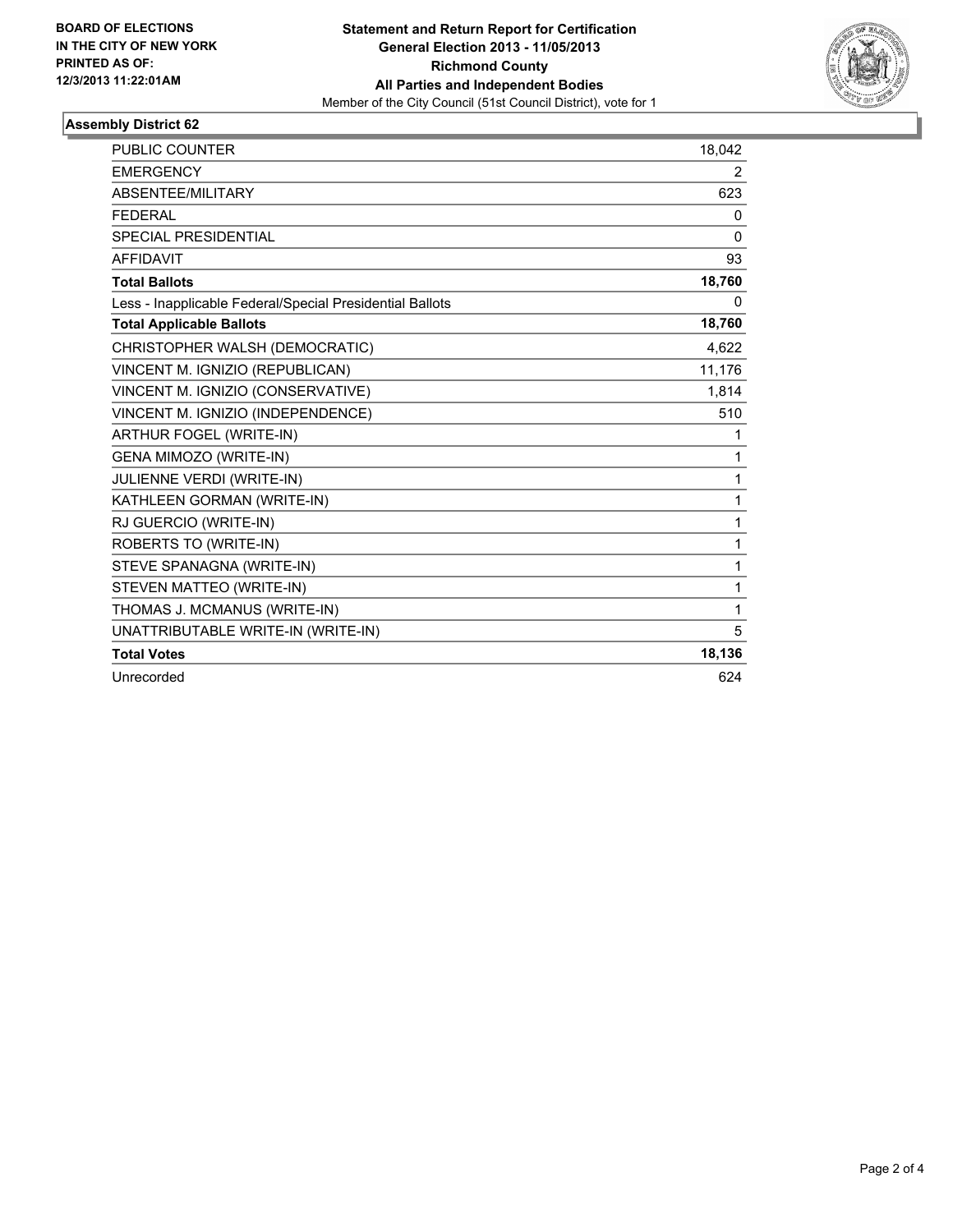

## **Assembly District 63**

| PUBLIC COUNTER                                           | 3,458        |
|----------------------------------------------------------|--------------|
| <b>EMERGENCY</b>                                         | 0            |
| <b>ABSENTEE/MILITARY</b>                                 | 146          |
| <b>FEDERAL</b>                                           | 0            |
| <b>SPECIAL PRESIDENTIAL</b>                              | $\mathbf{0}$ |
| <b>AFFIDAVIT</b>                                         | 22           |
| <b>Total Ballots</b>                                     | 3,626        |
| Less - Inapplicable Federal/Special Presidential Ballots | 0            |
| <b>Total Applicable Ballots</b>                          | 3,626        |
| CHRISTOPHER WALSH (DEMOCRATIC)                           | 1,175        |
| VINCENT M. IGNIZIO (REPUBLICAN)                          | 1,894        |
| VINCENT M. IGNIZIO (CONSERVATIVE)                        | 244          |
| VINCENT M. IGNIZIO (INDEPENDENCE)                        | 113          |
| ANTHONY LIBRERA (WRITE-IN)                               | 1            |
| DEBORAH ROSE (WRITE-IN)                                  | 1            |
| GENA MIMOZO (WRITE-IN)                                   | 1            |
| JEREMIAH T. HEALY (WRITE-IN)                             | 1            |
| PAUL M. FEDER (WRITE-IN)                                 | 1            |
| UNATTRIBUTABLE WRITE-IN (WRITE-IN)                       | 1            |
| <b>Total Votes</b>                                       | 3,432        |
| Unrecorded                                               | 194          |

### **Assembly District 64**

| <b>PUBLIC COUNTER</b>                                    | 3,276 |
|----------------------------------------------------------|-------|
| <b>EMERGENCY</b>                                         | 2     |
| ABSENTEE/MILITARY                                        | 146   |
| <b>FEDERAL</b>                                           | 0     |
| <b>SPECIAL PRESIDENTIAL</b>                              | 0     |
| <b>AFFIDAVIT</b>                                         | 24    |
| <b>Total Ballots</b>                                     | 3,448 |
| Less - Inapplicable Federal/Special Presidential Ballots | 0     |
| <b>Total Applicable Ballots</b>                          | 3,448 |
| CHRISTOPHER WALSH (DEMOCRATIC)                           | 743   |
| VINCENT M. IGNIZIO (REPUBLICAN)                          | 2,087 |
| VINCENT M. IGNIZIO (CONSERVATIVE)                        | 376   |
| VINCENT M. IGNIZIO (INDEPENDENCE)                        | 111   |
| DEBORAH ROSE (WRITE-IN)                                  | 1     |
| UNATTRIBUTABLE WRITE-IN (WRITE-IN)                       | 4     |
| <b>Total Votes</b>                                       | 3,322 |
| Unrecorded                                               | 126   |